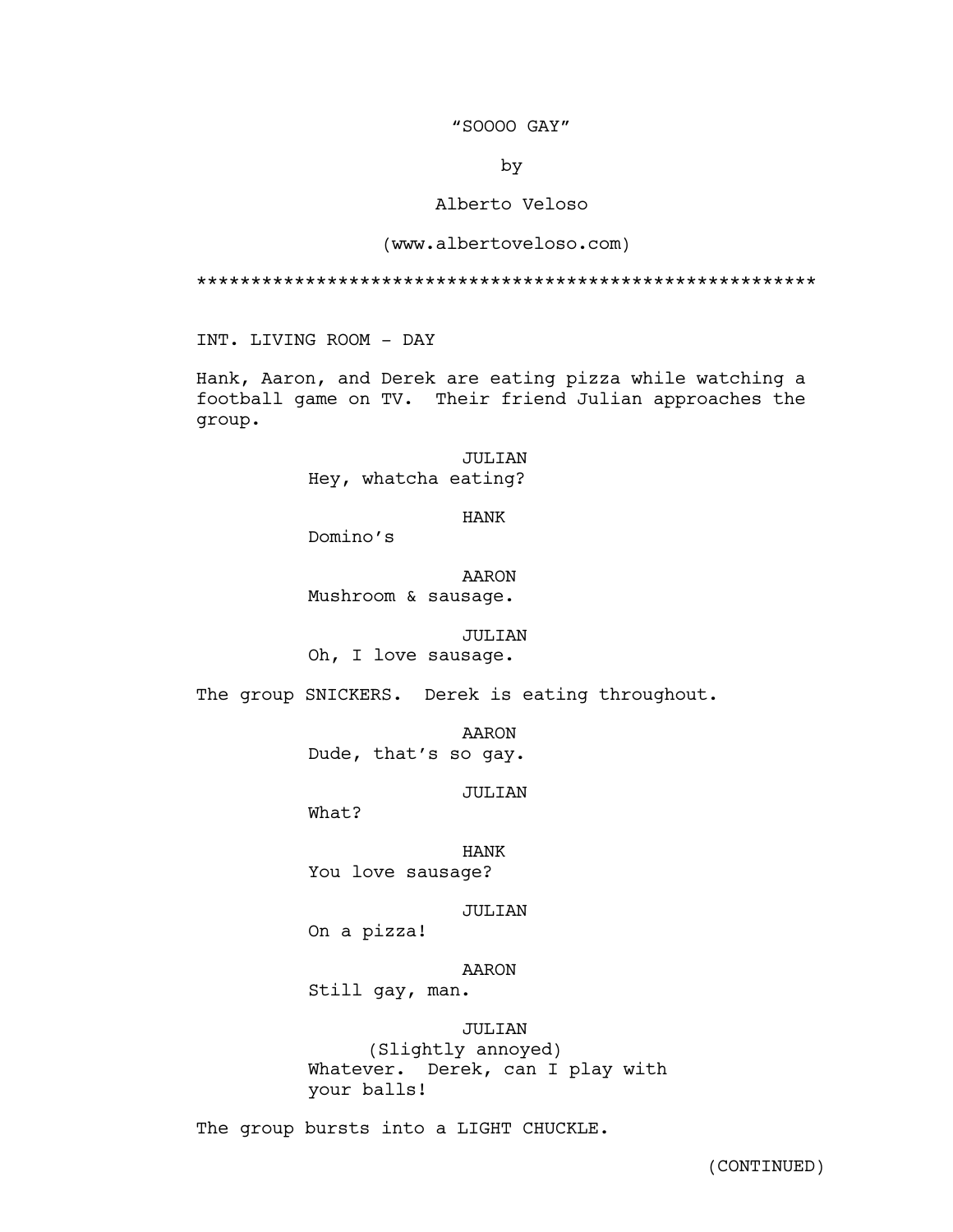#### HANK

Whooooaaaa...

AARON

Supergay!

HANK Totally supergay.

JULIAN

No, I meant his basketball. I was gonna borrow his *basketball*.

AARON

Then you're gonna have to say it in a less gay manner.

HANK You brought in on yourself.

JULIAN

(More annoyed) The hell with you guys. I'm gonna go get Dick.

The group bursts into an ever LOUDER CHUCKLE.

AARON

Oh no he didn't!

HANK

That was gayer than Clay Aiken shopping for shoes at Macy's.

AARON

It was soooo gay.

JULIAN

(Frustrated) I mean my friend, Dick. *Richard!*

AARON

He is sooo hungry for dick.

HANK

Total dickaholic.

JULIAN

(Trying to explain) My friend and I were gonna play with Derek's balls!